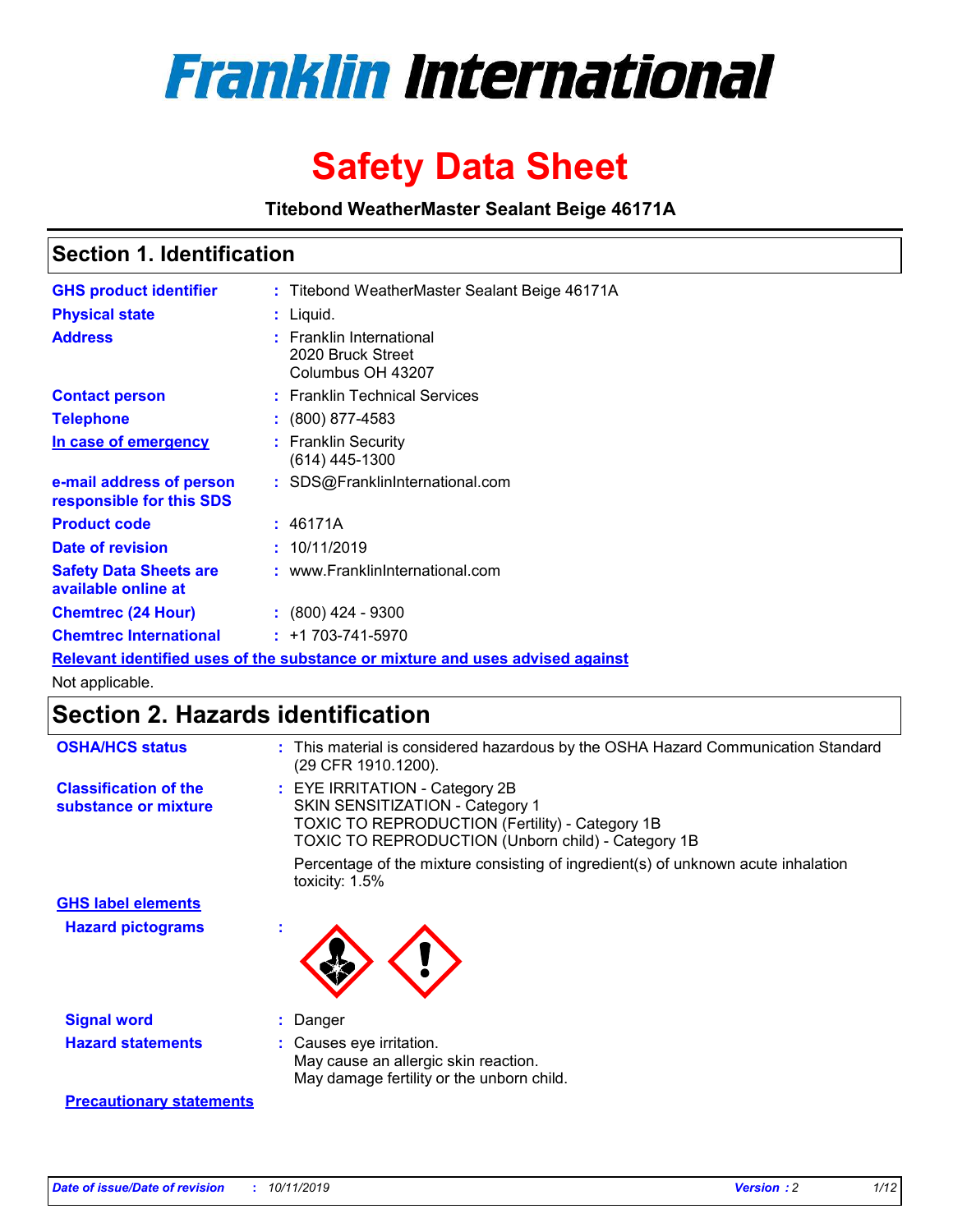### **Section 2. Hazards identification**

| <b>Prevention</b>                          | : Obtain special instructions before use. Do not handle until all safety precautions have<br>been read and understood. Wear protective gloves. Wear eye or face protection.<br>Wear protective clothing. Avoid breathing vapor. Wash hands thoroughly after handling.<br>Contaminated work clothing must not be allowed out of the workplace.                                                        |
|--------------------------------------------|------------------------------------------------------------------------------------------------------------------------------------------------------------------------------------------------------------------------------------------------------------------------------------------------------------------------------------------------------------------------------------------------------|
| <b>Response</b>                            | : IF exposed or concerned: Get medical attention. IF ON SKIN: Wash with plenty of<br>soap and water. Wash contaminated clothing before reuse. If skin irritation or rash<br>occurs: Get medical attention. IF IN EYES: Rinse cautiously with water for several<br>minutes. Remove contact lenses, if present and easy to do. Continue rinsing. If eye<br>irritation persists: Get medical attention. |
| <b>Storage</b>                             | : Store locked up.                                                                                                                                                                                                                                                                                                                                                                                   |
| <b>Disposal</b>                            | : Dispose of contents and container in accordance with all local, regional, national and<br>international regulations.                                                                                                                                                                                                                                                                               |
| <b>Hazards not otherwise</b><br>classified | : Product generates methanol during cure.                                                                                                                                                                                                                                                                                                                                                            |
|                                            |                                                                                                                                                                                                                                                                                                                                                                                                      |

### **Section 3. Composition/information on ingredients**

| <b>Substance/mixture</b><br>Mixture                  |               |                     |
|------------------------------------------------------|---------------|---------------------|
| <b>Ingredient name</b>                               | $\frac{9}{6}$ | <b>CAS number</b>   |
| 3-aminopropyltriethoxysilane<br>Dibutyltin dilaurate | ≤3<br>$≤0.3$  | 919-30-2<br>77-58-7 |

Any concentration shown as a range is to protect confidentiality or is due to batch variation.

**There are no additional ingredients present which, within the current knowledge of the supplier and in the concentrations applicable, are classified as hazardous to health or the environment and hence require reporting in this section.**

**Occupational exposure limits, if available, are listed in Section 8.**

### **Section 4. First aid measures**

| <b>Description of necessary first aid measures</b> |                                                                                                                                                                                                                                                                                                                                                                                                                                                                                                                                                                                                                                                                                                                                                                           |  |  |  |
|----------------------------------------------------|---------------------------------------------------------------------------------------------------------------------------------------------------------------------------------------------------------------------------------------------------------------------------------------------------------------------------------------------------------------------------------------------------------------------------------------------------------------------------------------------------------------------------------------------------------------------------------------------------------------------------------------------------------------------------------------------------------------------------------------------------------------------------|--|--|--|
| <b>Eye contact</b>                                 | : Immediately flush eyes with plenty of water, occasionally lifting the upper and lower<br>eyelids. Check for and remove any contact lenses. Continue to rinse for at least 10<br>minutes. If irritation persists, get medical attention.                                                                                                                                                                                                                                                                                                                                                                                                                                                                                                                                 |  |  |  |
| <b>Inhalation</b>                                  | : Remove victim to fresh air and keep at rest in a position comfortable for breathing. If<br>not breathing, if breathing is irregular or if respiratory arrest occurs, provide artificial<br>respiration or oxygen by trained personnel. It may be dangerous to the person providing<br>aid to give mouth-to-mouth resuscitation. Get medical attention. If unconscious, place<br>in recovery position and get medical attention immediately. Maintain an open airway.<br>Loosen tight clothing such as a collar, tie, belt or waistband. In case of inhalation of<br>decomposition products in a fire, symptoms may be delayed. The exposed person may<br>need to be kept under medical surveillance for 48 hours.                                                       |  |  |  |
| <b>Skin contact</b>                                | : Wash with plenty of soap and water. Remove contaminated clothing and shoes. Wash<br>contaminated clothing thoroughly with water before removing it, or wear gloves.<br>Continue to rinse for at least 10 minutes. Get medical attention. In the event of any<br>complaints or symptoms, avoid further exposure. Wash clothing before reuse. Clean<br>shoes thoroughly before reuse.                                                                                                                                                                                                                                                                                                                                                                                     |  |  |  |
| <b>Ingestion</b>                                   | : Wash out mouth with water. Remove dentures if any. Remove victim to fresh air and<br>keep at rest in a position comfortable for breathing. If material has been swallowed and<br>the exposed person is conscious, give small quantities of water to drink. Stop if the<br>exposed person feels sick as vomiting may be dangerous. Do not induce vomiting<br>unless directed to do so by medical personnel. If vomiting occurs, the head should be<br>kept low so that vomit does not enter the lungs. Get medical attention. Never give<br>anything by mouth to an unconscious person. If unconscious, place in recovery position<br>and get medical attention immediately. Maintain an open airway. Loosen tight clothing<br>such as a collar, tie, belt or waistband. |  |  |  |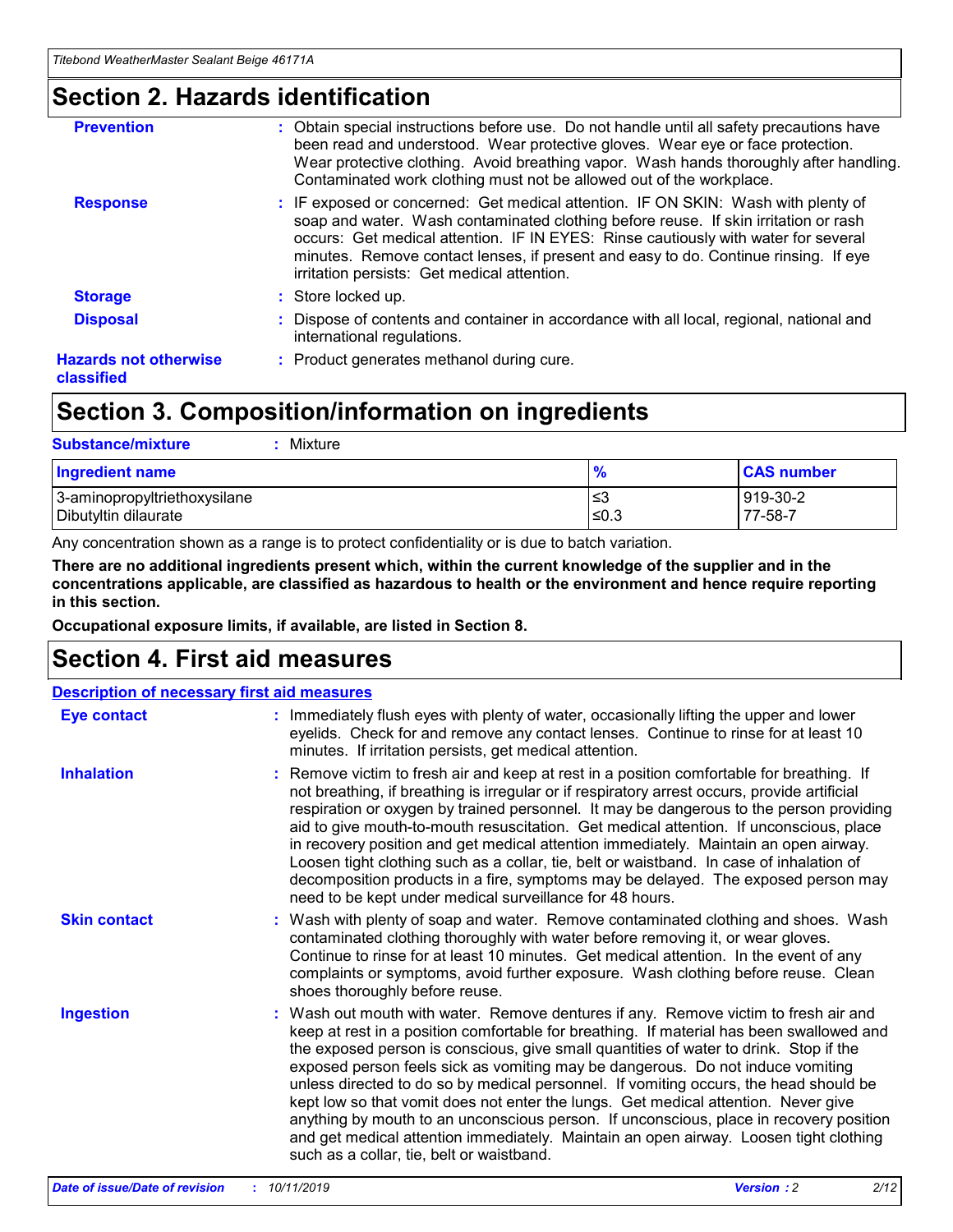## **Section 4. First aid measures**

| Most important symptoms/effects, acute and delayed |                                       |                                                                                                                                                                                                                                                                                                                                                                                                                 |  |  |  |
|----------------------------------------------------|---------------------------------------|-----------------------------------------------------------------------------------------------------------------------------------------------------------------------------------------------------------------------------------------------------------------------------------------------------------------------------------------------------------------------------------------------------------------|--|--|--|
|                                                    | <b>Potential acute health effects</b> |                                                                                                                                                                                                                                                                                                                                                                                                                 |  |  |  |
| <b>Eye contact</b>                                 |                                       | : May cause eye irritation.                                                                                                                                                                                                                                                                                                                                                                                     |  |  |  |
| <b>Inhalation</b>                                  |                                       | : No known significant effects or critical hazards.                                                                                                                                                                                                                                                                                                                                                             |  |  |  |
| <b>Skin contact</b>                                |                                       | : May cause skin irritation.                                                                                                                                                                                                                                                                                                                                                                                    |  |  |  |
| <b>Ingestion</b>                                   |                                       | : No known significant effects or critical hazards.                                                                                                                                                                                                                                                                                                                                                             |  |  |  |
| <b>Over-exposure signs/symptoms</b>                |                                       |                                                                                                                                                                                                                                                                                                                                                                                                                 |  |  |  |
| <b>Eye contact</b>                                 |                                       | : Adverse symptoms may include the following:<br>irritation<br>watering<br>redness                                                                                                                                                                                                                                                                                                                              |  |  |  |
| <b>Inhalation</b>                                  |                                       | : Adverse symptoms may include the following:<br>reduced fetal weight<br>increase in fetal deaths<br>skeletal malformations                                                                                                                                                                                                                                                                                     |  |  |  |
| <b>Skin contact</b>                                |                                       | : Adverse symptoms may include the following:<br>irritation<br>redness<br>reduced fetal weight<br>increase in fetal deaths<br>skeletal malformations                                                                                                                                                                                                                                                            |  |  |  |
| <b>Ingestion</b>                                   |                                       | : Adverse symptoms may include the following:<br>reduced fetal weight<br>increase in fetal deaths<br>skeletal malformations                                                                                                                                                                                                                                                                                     |  |  |  |
|                                                    |                                       | <b>Indication of immediate medical attention and special treatment needed, if necessary</b>                                                                                                                                                                                                                                                                                                                     |  |  |  |
| <b>Notes to physician</b>                          |                                       | : In case of inhalation of decomposition products in a fire, symptoms may be delayed.<br>The exposed person may need to be kept under medical surveillance for 48 hours.                                                                                                                                                                                                                                        |  |  |  |
| <b>Specific treatments</b>                         |                                       | : No specific treatment.                                                                                                                                                                                                                                                                                                                                                                                        |  |  |  |
| <b>Protection of first-aiders</b>                  |                                       | : No action shall be taken involving any personal risk or without suitable training. If it is<br>suspected that fumes are still present, the rescuer should wear an appropriate mask or<br>self-contained breathing apparatus. It may be dangerous to the person providing aid to<br>give mouth-to-mouth resuscitation. Wash contaminated clothing thoroughly with water<br>before removing it, or wear gloves. |  |  |  |

**See toxicological information (Section 11)**

### **Section 5. Fire-fighting measures**

| <b>Extinguishing media</b>                             |                                                                                                                                                                                                     |
|--------------------------------------------------------|-----------------------------------------------------------------------------------------------------------------------------------------------------------------------------------------------------|
| <b>Suitable extinguishing</b><br>media                 | : Use an extinguishing agent suitable for the surrounding fire.                                                                                                                                     |
| <b>Unsuitable extinguishing</b><br>media               | : None known.                                                                                                                                                                                       |
| <b>Specific hazards arising</b><br>from the chemical   | : In a fire or if heated, a pressure increase will occur and the container may burst.                                                                                                               |
| <b>Hazardous thermal</b><br>decomposition products     | : Decomposition products may include the following materials:<br>carbon dioxide<br>carbon monoxide<br>nitrogen oxides<br>metal oxide/oxides                                                         |
| <b>Special protective actions</b><br>for fire-fighters | : Promptly isolate the scene by removing all persons from the vicinity of the incident if<br>there is a fire. No action shall be taken involving any personal risk or without suitable<br>training. |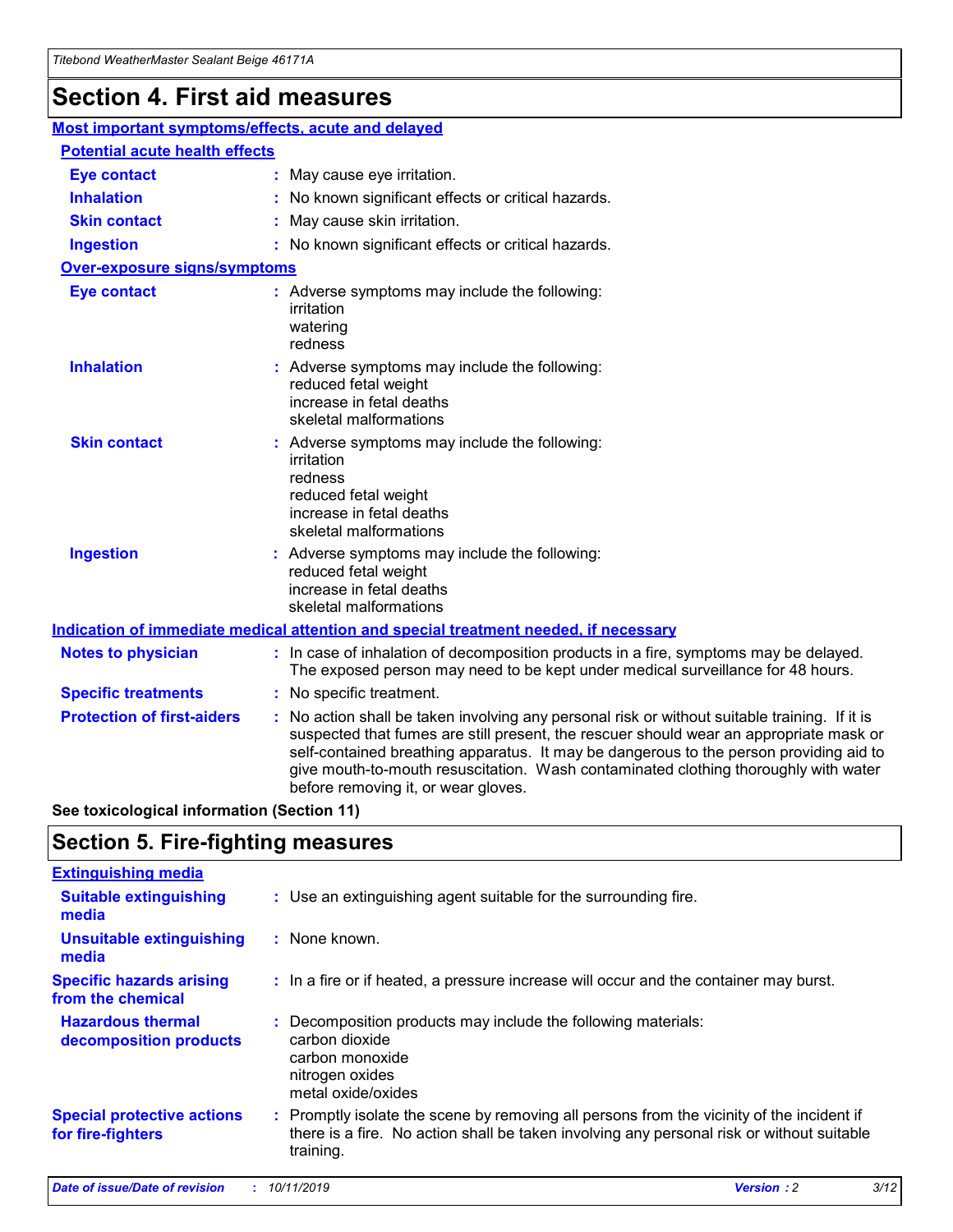### **Section 5. Fire-fighting measures**

**Special protective equipment for fire-fighters** Fire-fighters should wear appropriate protective equipment and self-contained breathing **:** apparatus (SCBA) with a full face-piece operated in positive pressure mode.

### **Section 6. Accidental release measures**

#### **Personal precautions, protective equipment and emergency procedures**

| For non-emergency<br>personnel                               | : No action shall be taken involving any personal risk or without suitable training.<br>Evacuate surrounding areas. Keep unnecessary and unprotected personnel from<br>entering. Do not touch or walk through spilled material. Avoid breathing vapor or mist.<br>Provide adequate ventilation. Wear appropriate respirator when ventilation is<br>inadequate. Put on appropriate personal protective equipment.                                                                                                                                                                                                                                                                                             |
|--------------------------------------------------------------|--------------------------------------------------------------------------------------------------------------------------------------------------------------------------------------------------------------------------------------------------------------------------------------------------------------------------------------------------------------------------------------------------------------------------------------------------------------------------------------------------------------------------------------------------------------------------------------------------------------------------------------------------------------------------------------------------------------|
|                                                              | For emergency responders : If specialized clothing is required to deal with the spillage, take note of any information in<br>Section 8 on suitable and unsuitable materials. See also the information in "For non-<br>emergency personnel".                                                                                                                                                                                                                                                                                                                                                                                                                                                                  |
| <b>Environmental precautions</b>                             | : Avoid dispersal of spilled material and runoff and contact with soil, waterways, drains<br>and sewers. Inform the relevant authorities if the product has caused environmental<br>pollution (sewers, waterways, soil or air).                                                                                                                                                                                                                                                                                                                                                                                                                                                                              |
| <b>Methods and materials for containment and cleaning up</b> |                                                                                                                                                                                                                                                                                                                                                                                                                                                                                                                                                                                                                                                                                                              |
| <b>Small spill</b>                                           | : Stop leak if without risk. Move containers from spill area. Dilute with water and mop up<br>if water-soluble. Alternatively, or if water-insoluble, absorb with an inert dry material and<br>place in an appropriate waste disposal container. Dispose of via a licensed waste<br>disposal contractor.                                                                                                                                                                                                                                                                                                                                                                                                     |
| <b>Large spill</b>                                           | : Stop leak if without risk. Move containers from spill area. Approach release from<br>upwind. Prevent entry into sewers, water courses, basements or confined areas. Wash<br>spillages into an effluent treatment plant or proceed as follows. Contain and collect<br>spillage with non-combustible, absorbent material e.g. sand, earth, vermiculite or<br>diatomaceous earth and place in container for disposal according to local regulations<br>(see Section 13). Dispose of via a licensed waste disposal contractor. Contaminated<br>absorbent material may pose the same hazard as the spilled product. Note: see<br>Section 1 for emergency contact information and Section 13 for waste disposal. |

### **Section 7. Handling and storage**

| <b>Precautions for safe handling</b>                                             |                                                                                                                                                                                                                                                                                                                                                                                                                                                                                                                                                                                                                                                                                                                                                                                                                                                  |
|----------------------------------------------------------------------------------|--------------------------------------------------------------------------------------------------------------------------------------------------------------------------------------------------------------------------------------------------------------------------------------------------------------------------------------------------------------------------------------------------------------------------------------------------------------------------------------------------------------------------------------------------------------------------------------------------------------------------------------------------------------------------------------------------------------------------------------------------------------------------------------------------------------------------------------------------|
| <b>Protective measures</b>                                                       | : Put on appropriate personal protective equipment (see Section 8). Persons with a<br>history of skin sensitization problems should not be employed in any process in which<br>this product is used. Avoid exposure - obtain special instructions before use. Avoid<br>exposure during pregnancy. Do not handle until all safety precautions have been read<br>and understood. Do not get in eyes or on skin or clothing. Do not ingest. Avoid<br>breathing vapor or mist. If during normal use the material presents a respiratory hazard,<br>use only with adequate ventilation or wear appropriate respirator. Keep in the original<br>container or an approved alternative made from a compatible material, kept tightly<br>closed when not in use. Empty containers retain product residue and can be hazardous.<br>Do not reuse container. |
| <b>Advice on general</b><br>occupational hygiene                                 | : Eating, drinking and smoking should be prohibited in areas where this material is<br>handled, stored and processed. Workers should wash hands and face before eating,<br>drinking and smoking. Remove contaminated clothing and protective equipment before<br>entering eating areas. See also Section 8 for additional information on hygiene<br>measures.                                                                                                                                                                                                                                                                                                                                                                                                                                                                                    |
| <b>Conditions for safe storage,</b><br>including any<br><b>incompatibilities</b> | : Store between the following temperatures: 0 to 120 $\degree$ C (32 to 248 $\degree$ F). Store in<br>accordance with local regulations. Store in original container protected from direct<br>sunlight in a dry, cool and well-ventilated area, away from incompatible materials (see<br>Section 10) and food and drink. Store locked up. Keep container tightly closed and<br>sealed until ready for use. Containers that have been opened must be carefully<br>resealed and kept upright to prevent leakage. Do not store in unlabeled containers.<br>Use appropriate containment to avoid environmental contamination. See Section 10 for<br>incompatible materials before handling or use.                                                                                                                                                   |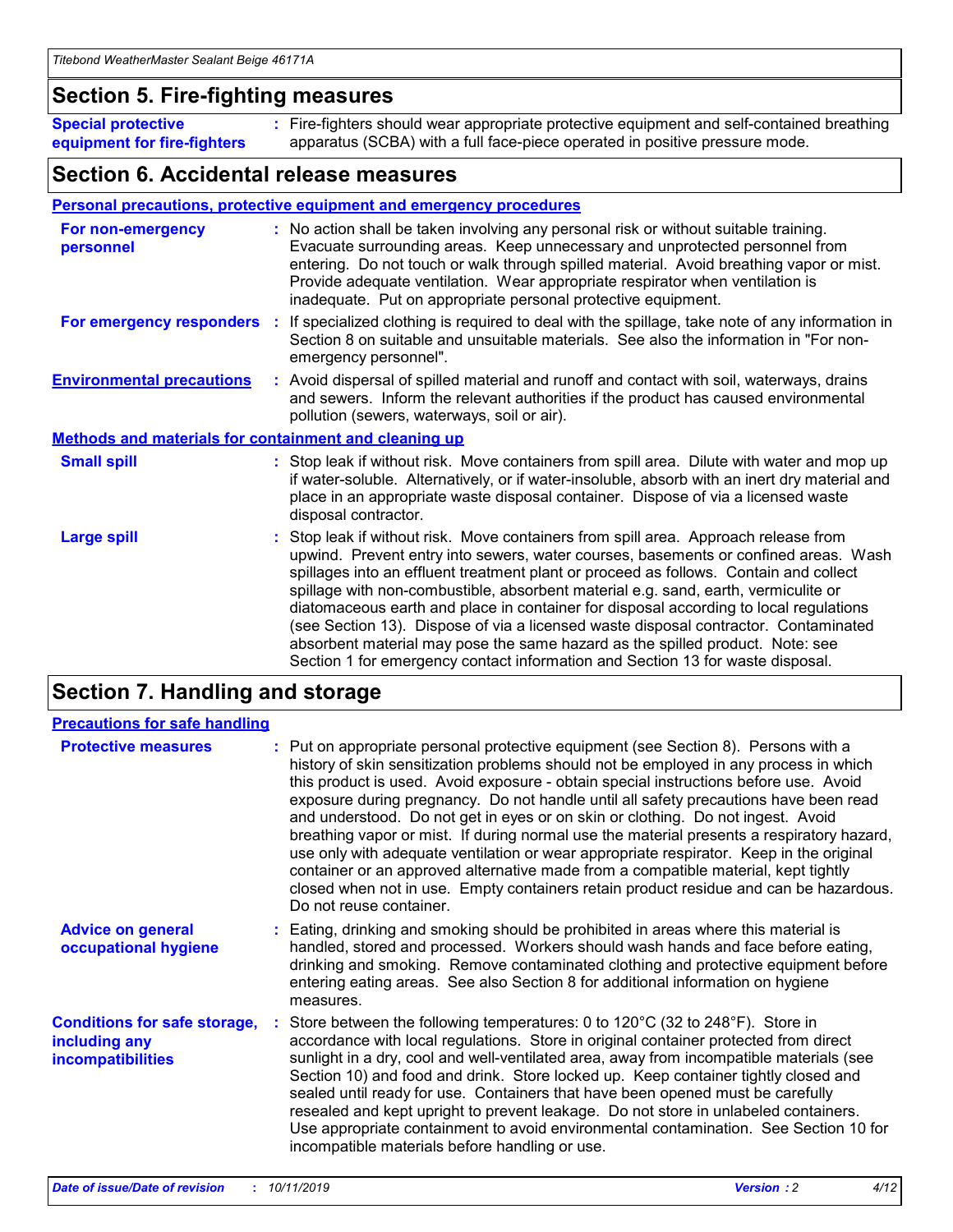## **Section 8. Exposure controls/personal protection**

#### **Control parameters**

#### **Occupational exposure limits**

| <b>Ingredient name</b>                               |    |                        | <b>Exposure limits</b>                                                                                                                                                                                                                                                                                                                                                                                                                                                                                                                                                                                                 |
|------------------------------------------------------|----|------------------------|------------------------------------------------------------------------------------------------------------------------------------------------------------------------------------------------------------------------------------------------------------------------------------------------------------------------------------------------------------------------------------------------------------------------------------------------------------------------------------------------------------------------------------------------------------------------------------------------------------------------|
| 3-aminopropyltriethoxysilane<br>Dibutyltin dilaurate |    |                        | None.<br>ACGIH TLV (United States, 3/2019). Absorbed through skin.<br>Notes: as Sn<br>TWA: $0.1 \text{ mg/m}^3$ , (as Sn) 8 hours.<br>STEL: 0.2 mg/m <sup>3</sup> , (as Sn) 15 minutes.<br>NIOSH REL (United States, 10/2016). Absorbed through skin.<br>Notes: as Sn<br>TWA: 0.1 mg/m <sup>3</sup> , (as Sn) 10 hours.<br>OSHA PEL (United States, 5/2018). Notes: as Sn<br>TWA: 0.1 mg/m <sup>3</sup> , (as Sn) 8 hours.<br>OSHA PEL 1989 (United States, 3/1989). Absorbed through skin.<br>Notes: measured as Sn<br>TWA: 0.1 mg/m <sup>3</sup> , (measured as Sn) 8 hours. Form: Organic                           |
| <b>Appropriate engineering</b><br>controls           |    |                        | : If user operations generate dust, fumes, gas, vapor or mist, use process enclosures,<br>local exhaust ventilation or other engineering controls to keep worker exposure to<br>airborne contaminants below any recommended or statutory limits.                                                                                                                                                                                                                                                                                                                                                                       |
| <b>Environmental exposure</b><br>controls            |    |                        | Emissions from ventilation or work process equipment should be checked to ensure<br>they comply with the requirements of environmental protection legislation. In some<br>cases, fume scrubbers, filters or engineering modifications to the process equipment<br>will be necessary to reduce emissions to acceptable levels.                                                                                                                                                                                                                                                                                          |
| <b>Individual protection measures</b>                |    |                        |                                                                                                                                                                                                                                                                                                                                                                                                                                                                                                                                                                                                                        |
| <b>Hygiene measures</b>                              |    |                        | : Wash hands, forearms and face thoroughly after handling chemical products, before<br>eating, smoking and using the lavatory and at the end of the working period.<br>Appropriate techniques should be used to remove potentially contaminated clothing.<br>Contaminated work clothing should not be allowed out of the workplace. Wash<br>contaminated clothing before reusing. Ensure that eyewash stations and safety<br>showers are close to the workstation location.                                                                                                                                            |
| <b>Eye/face protection</b>                           |    |                        | Safety eyewear complying with an approved standard should be used when a risk<br>assessment indicates this is necessary to avoid exposure to liquid splashes, mists,<br>gases or dusts. If contact is possible, the following protection should be worn, unless<br>the assessment indicates a higher degree of protection: chemical splash goggles.                                                                                                                                                                                                                                                                    |
| <b>Skin protection</b>                               |    |                        |                                                                                                                                                                                                                                                                                                                                                                                                                                                                                                                                                                                                                        |
| <b>Hand protection</b>                               |    |                        | : Chemical-resistant, impervious gloves complying with an approved standard should be<br>worn at all times when handling chemical products if a risk assessment indicates this is<br>necessary. Considering the parameters specified by the glove manufacturer, check<br>during use that the gloves are still retaining their protective properties. It should be<br>noted that the time to breakthrough for any glove material may be different for different<br>glove manufacturers. In the case of mixtures, consisting of several substances, the<br>protection time of the gloves cannot be accurately estimated. |
| <b>Body protection</b>                               |    | handling this product. | Personal protective equipment for the body should be selected based on the task being<br>performed and the risks involved and should be approved by a specialist before                                                                                                                                                                                                                                                                                                                                                                                                                                                |
| <b>Other skin protection</b>                         |    |                        | : Appropriate footwear and any additional skin protection measures should be selected<br>based on the task being performed and the risks involved and should be approved by a<br>specialist before handling this product.                                                                                                                                                                                                                                                                                                                                                                                              |
| <b>Respiratory protection</b>                        | ÷. | aspects of use.        | Based on the hazard and potential for exposure, select a respirator that meets the<br>appropriate standard or certification. Respirators must be used according to a<br>respiratory protection program to ensure proper fitting, training, and other important                                                                                                                                                                                                                                                                                                                                                         |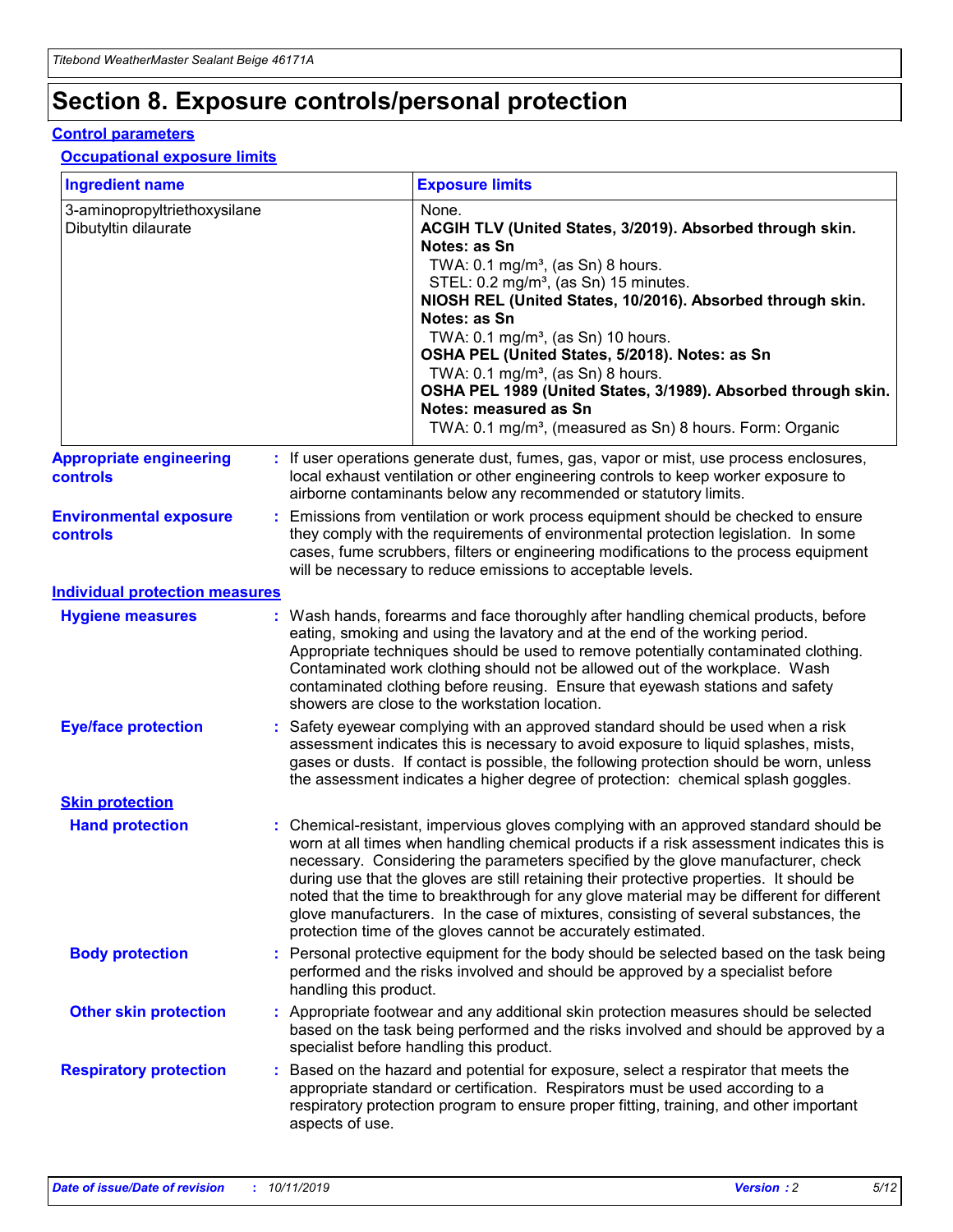### **Section 9. Physical and chemical properties**

#### **Appearance**

| <b>Physical state</b>                             | : Liquid. [Paste.]                                                |
|---------------------------------------------------|-------------------------------------------------------------------|
| <b>Color</b>                                      | Beige.                                                            |
| Odor                                              | None [Slight]                                                     |
| <b>Odor threshold</b>                             | : Not available.                                                  |
| рH                                                | : Not applicable.                                                 |
| <b>Melting point</b>                              | : Not available.                                                  |
| <b>Boiling point</b>                              | : $>100^{\circ}$ C ( $>212^{\circ}$ F)                            |
| <b>Flash point</b>                                | : Closed cup: >200°C (>392°F) [Setaflash.]                        |
| <b>Evaporation rate</b>                           | $:$ <1 (butyl acetate = 1)                                        |
| <b>Flammability (solid, gas)</b>                  | : Not available.                                                  |
| Lower and upper explosive<br>(flammable) limits   | : Not available.                                                  |
| <b>VOC (less water, less</b><br>exempt solvents)  | $: 0$ g/l                                                         |
| <b>Volatility</b>                                 | $: 0\%$ (w/w)                                                     |
| <b>Vapor density</b>                              | : Not available.                                                  |
| <b>Relative density</b>                           | : 1.4329                                                          |
| <b>Solubility</b>                                 | : Insoluble in the following materials: cold water and hot water. |
| <b>Solubility in water</b>                        | : Not available.                                                  |
| <b>Partition coefficient: n-</b><br>octanol/water | : Not available.                                                  |
| <b>Auto-ignition temperature</b>                  | $:$ Not available.                                                |
| <b>Decomposition temperature</b>                  | : Not available.                                                  |
| <b>Viscosity</b>                                  | : Not available.                                                  |

### **Section 10. Stability and reactivity**

| <b>Reactivity</b>                            |    | : No specific test data related to reactivity available for this product or its ingredients.            |
|----------------------------------------------|----|---------------------------------------------------------------------------------------------------------|
| <b>Chemical stability</b>                    |    | : The product is stable.                                                                                |
| <b>Possibility of hazardous</b><br>reactions |    | : Under normal conditions of storage and use, hazardous reactions will not occur.                       |
| <b>Conditions to avoid</b>                   |    | : No specific data.                                                                                     |
| <b>Incompatible materials</b>                | ٠. | No specific data.                                                                                       |
| <b>Hazardous decomposition</b><br>products   | ÷. | Under normal conditions of storage and use, hazardous decomposition products should<br>not be produced. |

### **Section 11. Toxicological information**

### **Information on toxicological effects**

#### **Acute toxicity**

| <b>Product/ingredient name</b> | <b>Result</b>           | <b>Species</b> | <b>Dose</b>                | <b>Exposure</b> |
|--------------------------------|-------------------------|----------------|----------------------------|-----------------|
| 3-aminopropyltriethoxysilane   | <b>ILD50 Dermal</b>     | Rabbit         | 4.29 g/kg                  |                 |
| Dibutyltin dilaurate           | ILD50 Oral<br>LD50 Oral | Rat<br>Rat     | $1.57$ g/kg<br>175 $mg/kg$ |                 |
|                                |                         |                |                            |                 |

**Irritation/Corrosion**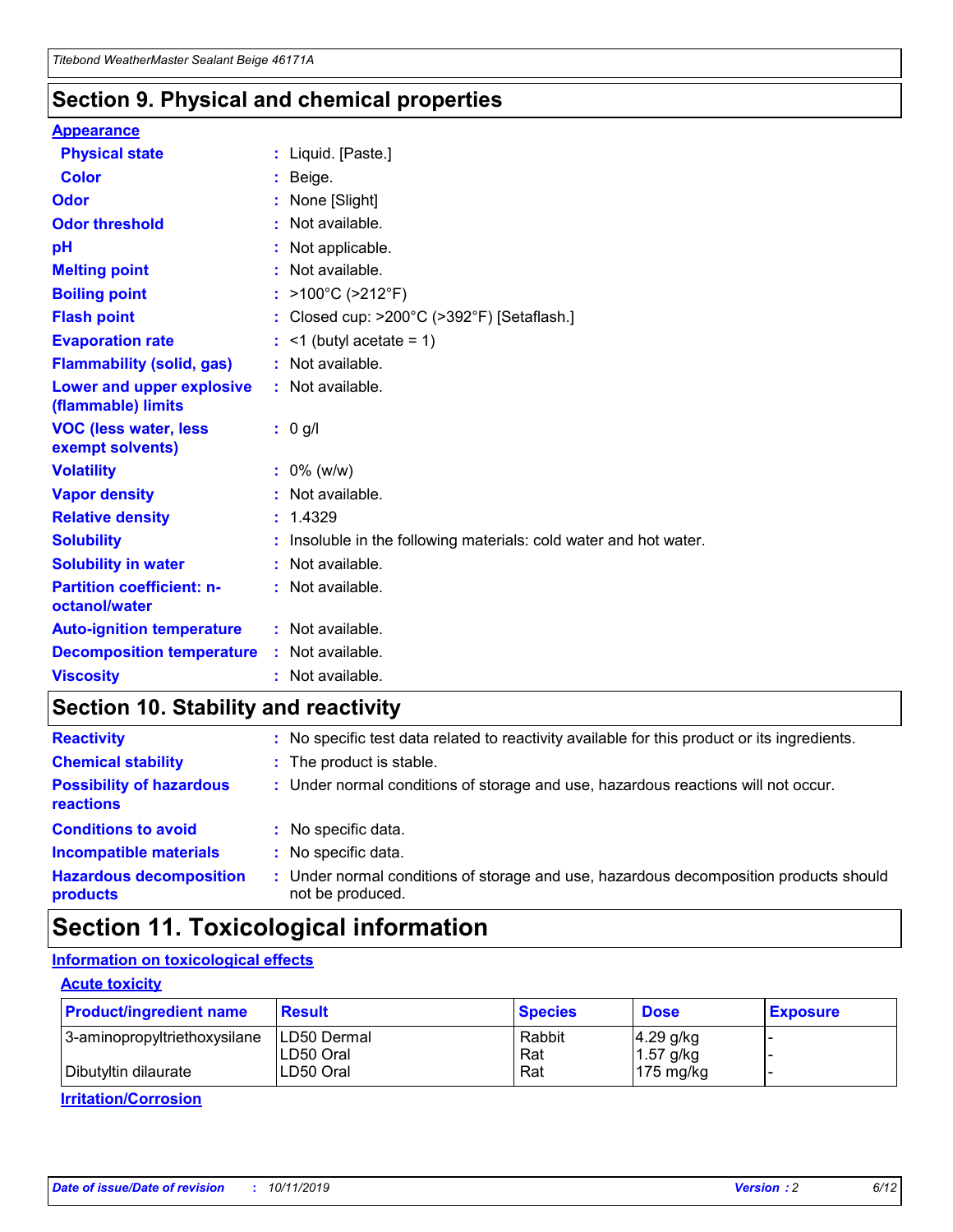## **Section 11. Toxicological information**

| <b>Product/ingredient name</b> | <b>Result</b>            | <b>Species</b> | <b>Score</b> | <b>Exposure</b>     | <b>Observation</b> |
|--------------------------------|--------------------------|----------------|--------------|---------------------|--------------------|
| 3-aminopropyltriethoxysilane   | Eyes - Mild irritant     | Rabbit         |              | $100 \text{ mg}$    |                    |
|                                | Eyes - Severe irritant   | Rabbit         |              | 24 hours 750        |                    |
|                                |                          |                |              | ug                  |                    |
|                                | Skin - Severe irritant   | Rabbit         |              | 24 hours 5          |                    |
|                                |                          |                |              | mq                  |                    |
| Dibutyltin dilaurate           | Eyes - Moderate irritant | Rabbit         |              | <b>24 hours 100</b> |                    |
|                                | Skin - Severe irritant   | Rabbit         |              | mg<br>500 mg        |                    |
|                                |                          |                |              |                     |                    |

### **Sensitization**

Not available.

#### **Mutagenicity**

Not available.

#### **Carcinogenicity**

Not available.

#### **Reproductive toxicity**

Not available.

#### **Teratogenicity**

Not available.

#### **Specific target organ toxicity (single exposure)**

Not available.

#### **Specific target organ toxicity (repeated exposure)**

| <b>Name</b>                                                                  |                                                                                                                             | <b>Category</b> | <b>Route of</b><br>exposure  | <b>Target organs</b> |
|------------------------------------------------------------------------------|-----------------------------------------------------------------------------------------------------------------------------|-----------------|------------------------------|----------------------|
| Dibutyltin dilaurate                                                         |                                                                                                                             | Category 1      | $\qquad \qquad \blacksquare$ | respiratory system   |
| <b>Aspiration hazard</b><br>Not available.                                   |                                                                                                                             |                 |                              |                      |
| <b>Information on the likely</b><br>routes of exposure                       | : Not available.                                                                                                            |                 |                              |                      |
| <b>Potential acute health effects</b>                                        |                                                                                                                             |                 |                              |                      |
| <b>Eye contact</b>                                                           | : May cause eye irritation.                                                                                                 |                 |                              |                      |
| <b>Inhalation</b>                                                            | : No known significant effects or critical hazards.                                                                         |                 |                              |                      |
| <b>Skin contact</b>                                                          | : May cause skin irritation.                                                                                                |                 |                              |                      |
| <b>Ingestion</b>                                                             | : No known significant effects or critical hazards.                                                                         |                 |                              |                      |
| Symptoms related to the physical, chemical and toxicological characteristics |                                                                                                                             |                 |                              |                      |
| <b>Eye contact</b>                                                           | : Adverse symptoms may include the following:<br>irritation<br>watering<br>redness                                          |                 |                              |                      |
| <b>Inhalation</b>                                                            | : Adverse symptoms may include the following:<br>reduced fetal weight<br>increase in fetal deaths<br>skeletal malformations |                 |                              |                      |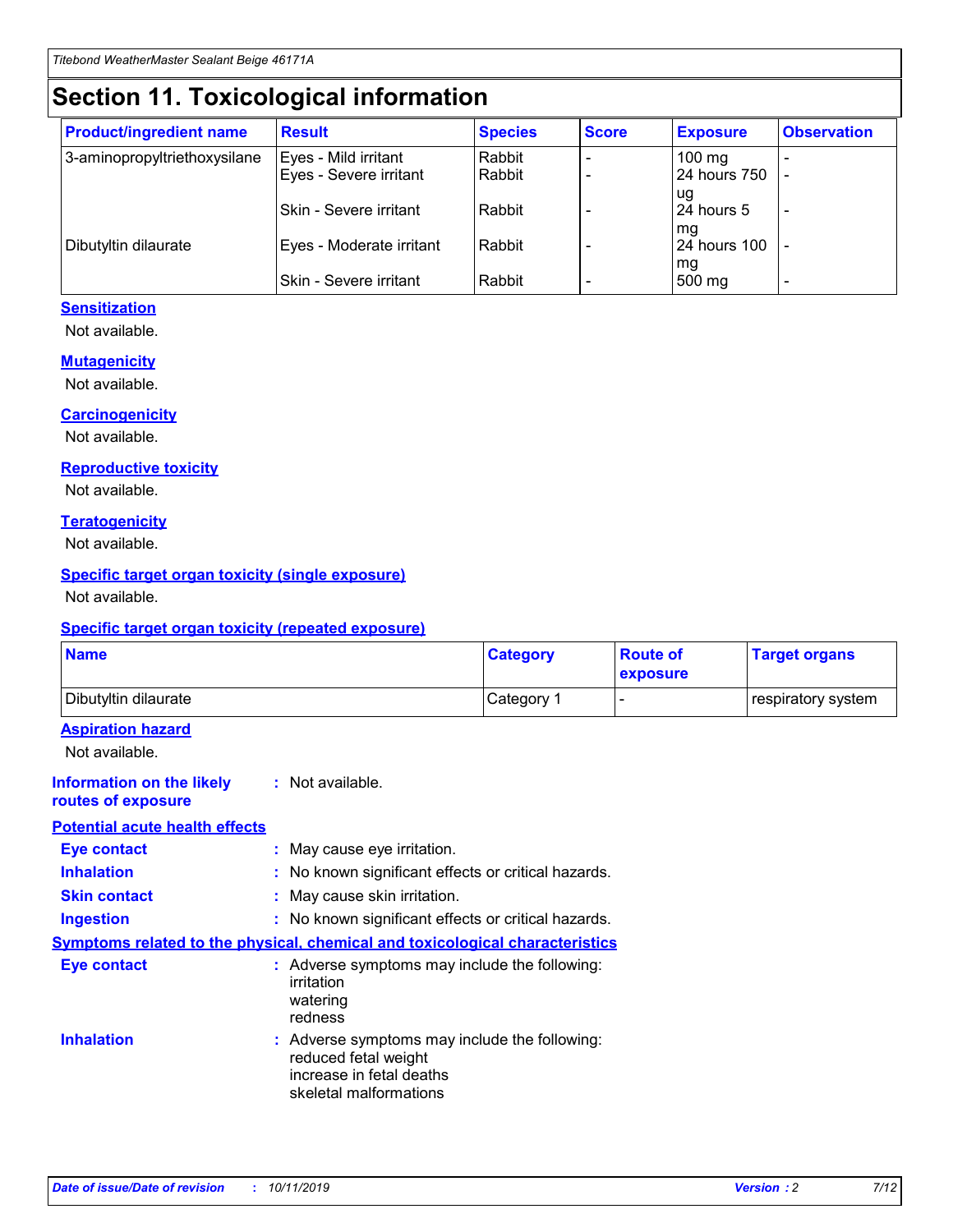## **Section 11. Toxicological information**

| <b>Skin contact</b>                     | : Adverse symptoms may include the following:                                                            |
|-----------------------------------------|----------------------------------------------------------------------------------------------------------|
|                                         | irritation                                                                                               |
|                                         | redness                                                                                                  |
|                                         | reduced fetal weight                                                                                     |
|                                         | increase in fetal deaths                                                                                 |
|                                         | skeletal malformations                                                                                   |
| <b>Ingestion</b>                        | : Adverse symptoms may include the following:                                                            |
|                                         | reduced fetal weight                                                                                     |
|                                         | increase in fetal deaths                                                                                 |
|                                         | skeletal malformations                                                                                   |
|                                         | Delayed and immediate effects and also chronic effects from short and long term exposure                 |
| <b>Short term exposure</b>              |                                                                                                          |
| <b>Potential immediate</b>              | : Not available.                                                                                         |
| effects                                 |                                                                                                          |
| <b>Potential delayed effects</b>        | : Not available.                                                                                         |
| Long term exposure                      |                                                                                                          |
| <b>Potential immediate</b>              | : Not available.                                                                                         |
| effects                                 |                                                                                                          |
| <b>Potential delayed effects</b>        | : Not available.                                                                                         |
| <b>Potential chronic health effects</b> |                                                                                                          |
| Not available.                          |                                                                                                          |
| <b>General</b>                          | : Once sensitized, a severe allergic reaction may occur when subsequently exposed to<br>very low levels. |
| <b>Carcinogenicity</b>                  | : No known significant effects or critical hazards.                                                      |
| <b>Mutagenicity</b>                     | : No known significant effects or critical hazards.                                                      |
| <b>Teratogenicity</b>                   | May damage the unborn child.                                                                             |
| <b>Developmental effects</b>            | : No known significant effects or critical hazards.                                                      |
| <b>Fertility effects</b>                | May damage fertility.                                                                                    |
| <b>Numerical measures of toxicity</b>   |                                                                                                          |
| <b>Acute toxicity estimates</b>         |                                                                                                          |
| الملحلة والمستحقق فالمرابط              |                                                                                                          |

Not available.

## **Section 12. Ecological information**

#### **Toxicity**

| <b>Product/ingredient name</b> | <b>Result</b>                     | <b>Species</b>                       | <b>Exposure</b> |
|--------------------------------|-----------------------------------|--------------------------------------|-----------------|
| Dibutyltin dilaurate           | Chronic EC10 > 2 mg/l Fresh water | Algae - Scenedesmus<br>I subspicatus | l 96 hours i    |

### **Persistence and degradability**

| <b>Product/ingredient name</b> | <b>Test</b>                                                                    | <b>Result</b>  |                   | <b>Dose</b> | <b>Inoculum</b>         |
|--------------------------------|--------------------------------------------------------------------------------|----------------|-------------------|-------------|-------------------------|
| Dibutyltin dilaurate           | OECD 301F<br>Ready<br>Biodegradability -<br>Manometric<br>Respirometry<br>Test | 23 % - 28 days |                   |             |                         |
| <b>Product/ingredient name</b> | <b>Aquatic half-life</b>                                                       |                | <b>Photolysis</b> |             | <b>Biodegradability</b> |
| Dibutyltin dilaurate           |                                                                                |                |                   |             | Inherent                |

### **Bioaccumulative potential**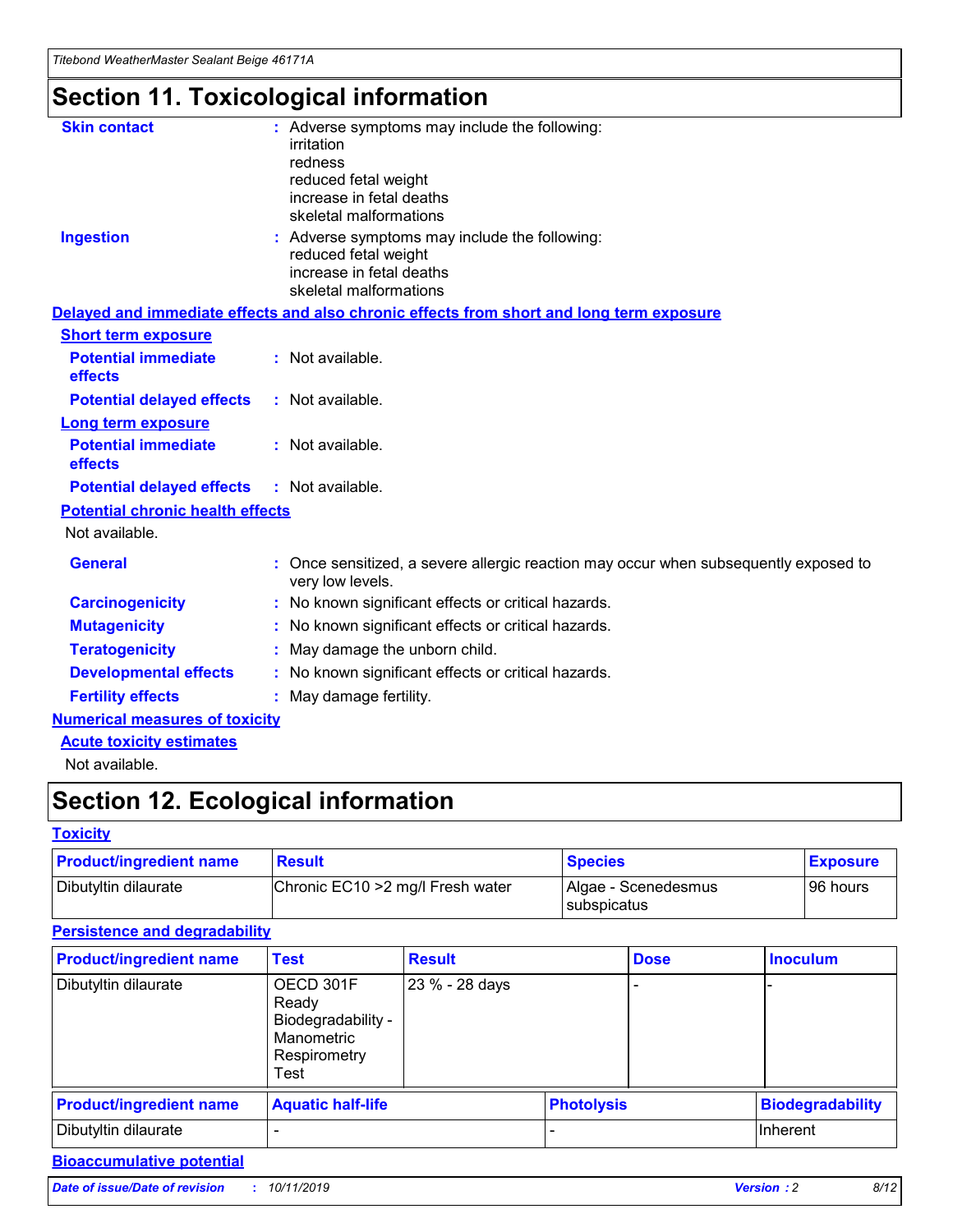## **Section 12. Ecological information**

| <b>Product/ingredient name</b> | $LoaPow$ | <b>BCF</b> | <b>Potential</b> |
|--------------------------------|----------|------------|------------------|
| 3-aminopropyltriethoxysilane   | 1.7      | 3.4        | low              |
| Dibutyltin dilaurate           | 4.44     | 2.91       | low              |

#### **Mobility in soil**

| <b>Soil/water partition</b><br>coefficient (K <sub>oc</sub> ) | : Not available.                                    |
|---------------------------------------------------------------|-----------------------------------------------------|
| <b>Other adverse effects</b>                                  | : No known significant effects or critical hazards. |

### **Section 13. Disposal considerations**

**Disposal methods :**

The generation of waste should be avoided or minimized wherever possible. Disposal of this product, solutions and any by-products should at all times comply with the requirements of environmental protection and waste disposal legislation and any regional local authority requirements. Dispose of surplus and non-recyclable products via a licensed waste disposal contractor. Waste should not be disposed of untreated to the sewer unless fully compliant with the requirements of all authorities with jurisdiction. Waste packaging should be recycled. Incineration or landfill should only be considered when recycling is not feasible. This material and its container must be disposed of in a safe way. Care should be taken when handling emptied containers that have not been cleaned or rinsed out. Empty containers or liners may retain some product residues. Avoid dispersal of spilled material and runoff and contact with soil, waterways, drains and sewers.

## **Section 14. Transport information**

|                                      | <b>DOT</b><br><b>Classification</b> | <b>TDG</b><br><b>Classification</b> | <b>Mexico</b><br><b>Classification</b> | <b>ADR/RID</b> | <b>IMDG</b>              | <b>IATA</b>              |
|--------------------------------------|-------------------------------------|-------------------------------------|----------------------------------------|----------------|--------------------------|--------------------------|
| <b>UN number</b>                     | Not regulated.                      | Not regulated.                      | Not regulated.                         | Not regulated. | Not regulated.           | Not regulated.           |
| <b>UN proper</b><br>shipping name    | $\blacksquare$                      |                                     |                                        |                |                          |                          |
| <b>Transport</b><br>hazard class(es) | $\blacksquare$                      | $\overline{\phantom{a}}$            | $\blacksquare$                         | $\blacksquare$ | $\overline{\phantom{a}}$ | $\blacksquare$           |
| <b>Packing group</b>                 | $\overline{\phantom{a}}$            | $\overline{\phantom{0}}$            | $\overline{\phantom{a}}$               | -              | $\overline{\phantom{0}}$ | $\overline{\phantom{a}}$ |
| <b>Environmental</b><br>hazards      | No.                                 | No.                                 | No.                                    | No.            | No.                      | No.                      |

## **Section 15. Regulatory information**

#### **U.S. Federal regulations**

#### **SARA 302/304**

#### **Composition/information on ingredients**

No products were found.

**SARA 304 RQ :** Not applicable.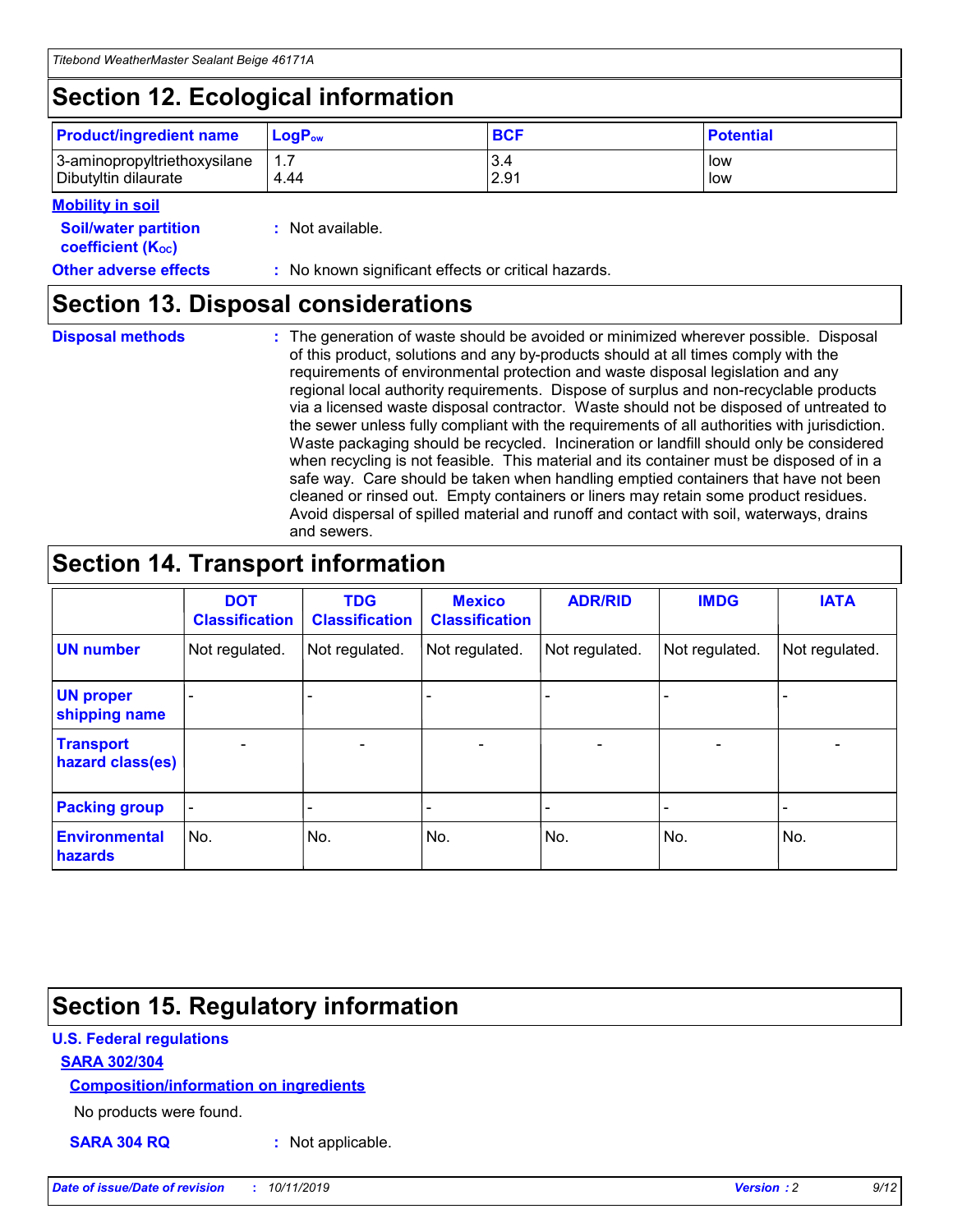## **Section 15. Regulatory information**

#### **SARA 311/312**

**Classification :** EYE IRRITATION - Category 2B SKIN SENSITIZATION - Category 1 TOXIC TO REPRODUCTION (Fertility) - Category 1B TOXIC TO REPRODUCTION (Unborn child) - Category 1B

#### **Composition/information on ingredients**

| <b>Name</b>                  | $\frac{9}{6}$ | <b>Classification</b>                                                                                            |
|------------------------------|---------------|------------------------------------------------------------------------------------------------------------------|
| 3-aminopropyltriethoxysilane | $\leq$ 3      | <b>FLAMMABLE LIQUIDS - Category 4</b><br><b>ACUTE TOXICITY (oral) - Category 4</b>                               |
|                              |               | SKIN IRRITATION - Category 2<br>EYE IRRITATION - Category 2A                                                     |
| Dibutyltin dilaurate         | ≤0.3          | ACUTE TOXICITY (oral) - Category 3<br>SKIN CORROSION - Category 1C                                               |
|                              |               | SERIOUS EYE DAMAGE - Category 1<br>SKIN SENSITIZATION - Category 1<br><b>GERM CELL MUTAGENICITY - Category 2</b> |
|                              |               | TOXIC TO REPRODUCTION (Fertility) - Category 1B<br>TOXIC TO REPRODUCTION (Unborn child) - Category 1B            |
|                              |               | SPECIFIC TARGET ORGAN TOXICITY (REPEATED<br>EXPOSURE) (respiratory system) - Category 1                          |

#### **State regulations**

| <b>Massachusetts</b> | : None of the components are listed. |
|----------------------|--------------------------------------|
| <b>New York</b>      | : None of the components are listed. |
| <b>New Jersey</b>    | : None of the components are listed. |
| <b>Pennsylvania</b>  | : None of the components are listed. |

#### **California Prop. 65**

**A** WARNING: This product can expose you to methanol, which is known to the State of California to cause birth defects or other reproductive harm. For more information go to www.P65Warnings.ca.gov.

| <b>Ingredient name</b> | No significant risk Maximum<br>level | acceptable dosage<br>level |
|------------------------|--------------------------------------|----------------------------|
| methanol               |                                      | Yes.                       |

#### **International regulations**

**Chemical Weapon Convention List Schedules I, II & III Chemicals** Not listed.

#### **Montreal Protocol**

Not listed.

#### **Stockholm Convention on Persistent Organic Pollutants**

Not listed.

### **UNECE Aarhus Protocol on POPs and Heavy Metals**

Not listed.

#### **Inventory list**

### **China :** All components are listed or exempted.

#### **United States TSCA 8(b) inventory :** All components are active or exempted.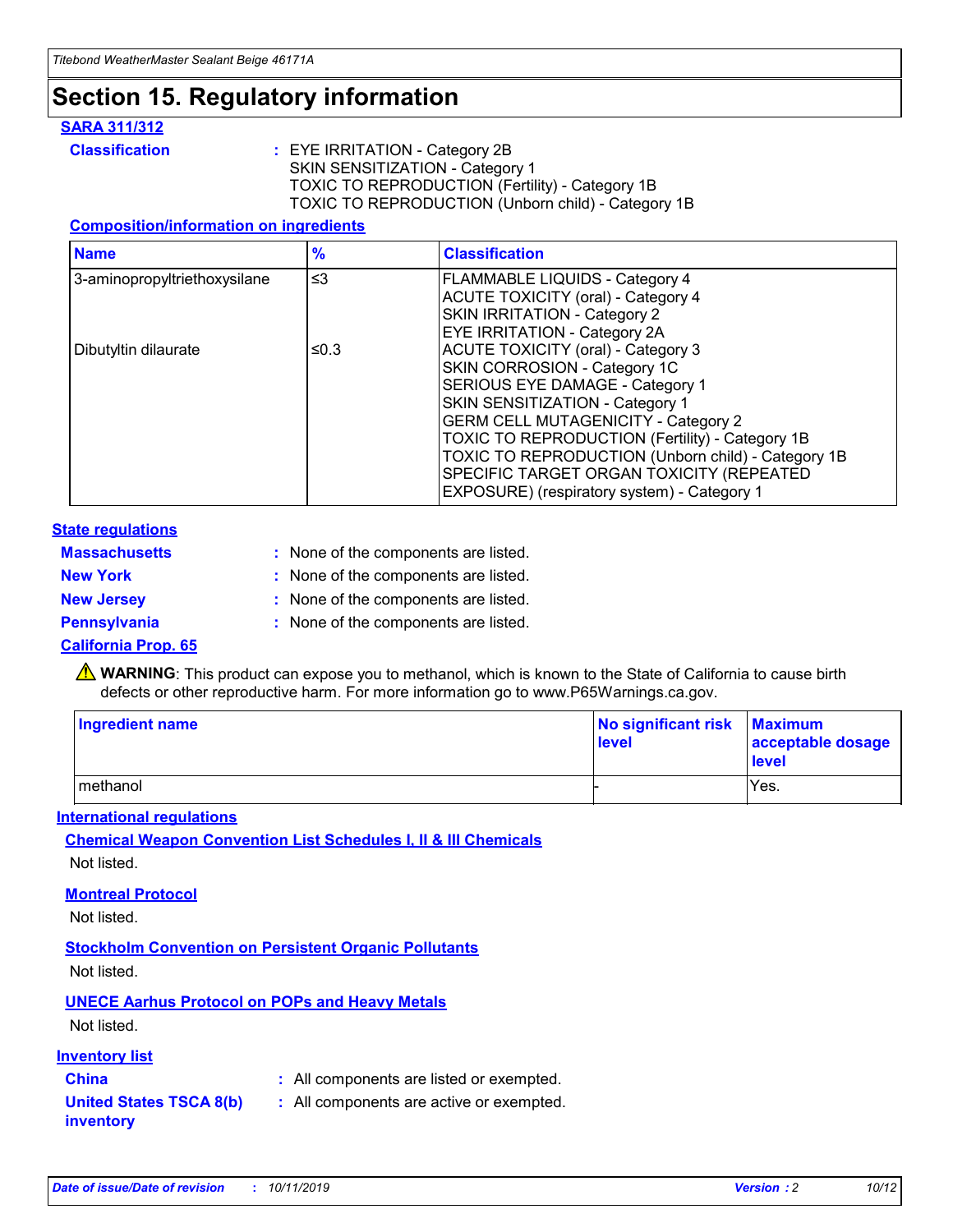## **Section 16. Other information**

**Hazardous Material Information System (U.S.A.)**



**Caution: HMIS® ratings are based on a 0-4 rating scale, with 0 representing minimal hazards or risks, and 4 representing significant hazards or risks. Although HMIS® ratings and the associated label are not required on SDSs or products leaving a facility under 29 CFR 1910.1200, the preparer may choose to provide them. HMIS® ratings are to be used with a fully implemented HMIS® program. HMIS® is a registered trademark and service mark of the American Coatings Association, Inc.**

**The customer is responsible for determining the PPE code for this material. For more information on HMIS® Personal Protective Equipment (PPE) codes, consult the HMIS® Implementation Manual.**

#### **National Fire Protection Association (U.S.A.)**



**Reprinted with permission from NFPA 704-2001, Identification of the Hazards of Materials for Emergency Response Copyright ©1997, National Fire Protection Association, Quincy, MA 02269. This reprinted material is not the complete and official position of the National Fire Protection Association, on the referenced subject which is represented only by the standard in its entirety.**

**Copyright ©2001, National Fire Protection Association, Quincy, MA 02269. This warning system is intended to be interpreted and applied only by properly trained individuals to identify fire, health and reactivity hazards of chemicals. The user is referred to certain limited number of chemicals with recommended classifications in NFPA 49 and NFPA 325, which would be used as a guideline only. Whether the chemicals are classified by NFPA or not, anyone using the 704 systems to classify chemicals does so at their own risk.**

**Procedure used to derive the classification**

| <b>Classification</b>                                                                                                                                                    |                                                                                                                                                                                                           | <b>Justification</b>                                                                                                                                                                                                                                                                                                                                               |  |
|--------------------------------------------------------------------------------------------------------------------------------------------------------------------------|-----------------------------------------------------------------------------------------------------------------------------------------------------------------------------------------------------------|--------------------------------------------------------------------------------------------------------------------------------------------------------------------------------------------------------------------------------------------------------------------------------------------------------------------------------------------------------------------|--|
| EYE IRRITATION - Category 2B<br>SKIN SENSITIZATION - Category 1<br>TOXIC TO REPRODUCTION (Fertility) - Category 1B<br>TOXIC TO REPRODUCTION (Unborn child) - Category 1B |                                                                                                                                                                                                           | Expert judgment<br>Expert judgment<br>Expert judgment<br>Expert judgment                                                                                                                                                                                                                                                                                           |  |
| <b>History</b>                                                                                                                                                           |                                                                                                                                                                                                           |                                                                                                                                                                                                                                                                                                                                                                    |  |
| Date of printing                                                                                                                                                         | : 4/22/2022                                                                                                                                                                                               |                                                                                                                                                                                                                                                                                                                                                                    |  |
| Date of issue/Date of<br>revision                                                                                                                                        | : 10/11/2019                                                                                                                                                                                              |                                                                                                                                                                                                                                                                                                                                                                    |  |
| Date of previous issue                                                                                                                                                   | : 10/16/2020                                                                                                                                                                                              |                                                                                                                                                                                                                                                                                                                                                                    |  |
| <b>Version</b>                                                                                                                                                           | $\therefore$ 2                                                                                                                                                                                            |                                                                                                                                                                                                                                                                                                                                                                    |  |
| <b>Key to abbreviations</b>                                                                                                                                              | $\therefore$ ATE = Acute Toxicity Estimate<br><b>BCF</b> = Bioconcentration Factor<br>IATA = International Air Transport Association<br><b>IBC</b> = Intermediate Bulk Container<br>$UN = United Nations$ | GHS = Globally Harmonized System of Classification and Labelling of Chemicals<br><b>IMDG = International Maritime Dangerous Goods</b><br>LogPow = logarithm of the octanol/water partition coefficient<br>MARPOL = International Convention for the Prevention of Pollution From Ships, 1973<br>as modified by the Protocol of 1978. ("Marpol" = marine pollution) |  |